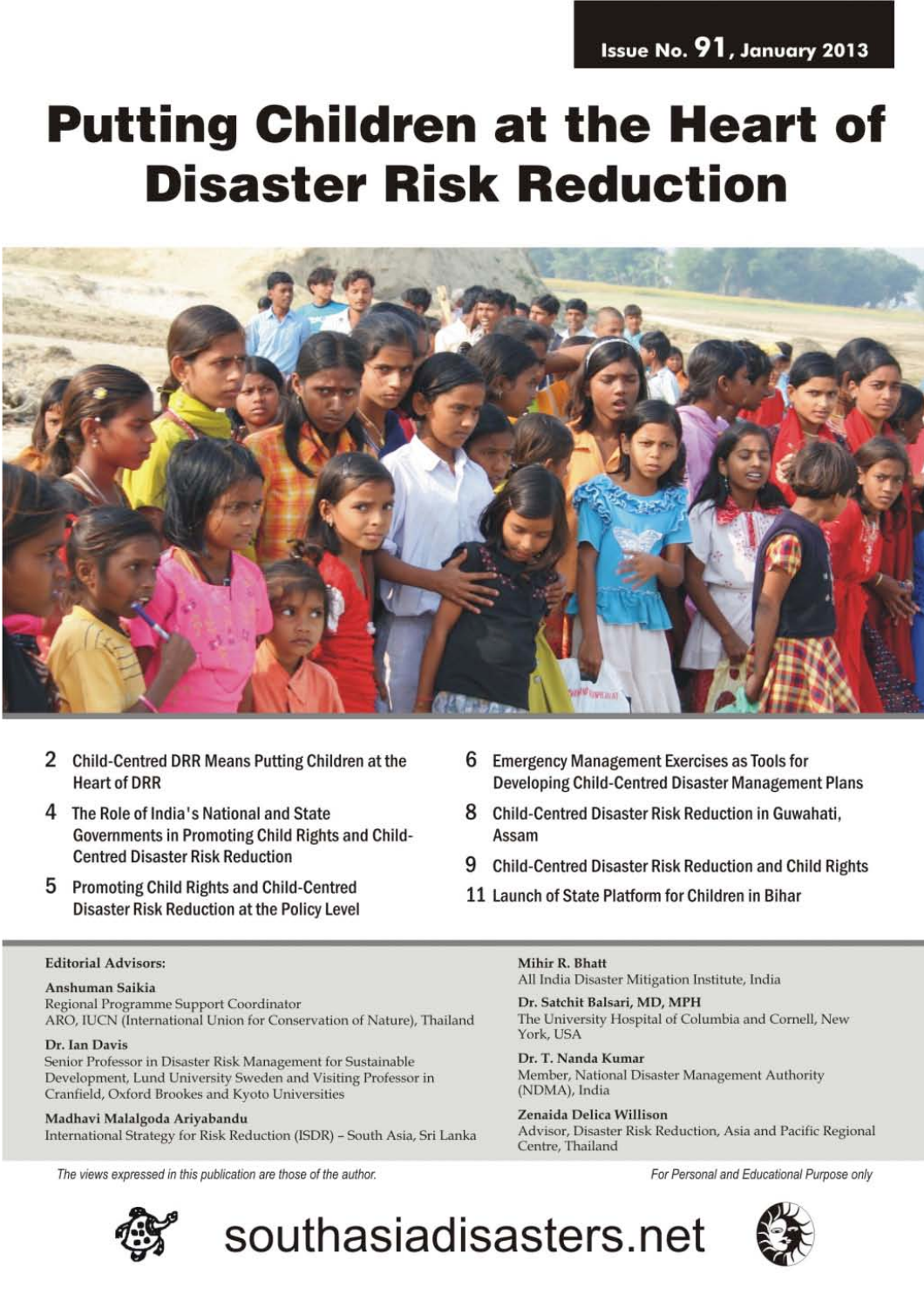### PREFACE

## Child-Centred DRR Means Putting Children at the Heart of DRR

NICEF's child-centred approach to DRR encompasses all activities for children and with children aiming to empower them through participation, addressing their vulnerabilities and protecting their rights in order to reduce disaster risk and climate change impact on their lives and development.

#### Why Child-Centred DRR?

The number of children in South Asia is approximately 614 million, nearly 28% of the total number worldwide (SAARC, 2011). Out of these an estimated 372 millions live in India (60% of the total South Asia child population). Children typically

represent 50-60% of disaster victims, which means they are disproportionally affected by disaster risk. Children's rights to food, shelter, education and protection are compromised. Schools are often used as temporary shelters, depriving children of learning spaces. Globally the number of children affected by weather-related hazards is increasing: from 67 million per year in the late 2000s to an estimated 175 million per year in the late 2010s (Save the Children, 2007). Children – not adults – will feel the full force of climate change and related increased risk of disasters.

Child-centred DRR has the potential to reduce the impacts of disaster risk on early childhood. Child-centred DRR uses a rights-based approach. It works with rights-holders (children) and duty bearers (parents, communities, service providers and governments) and aims at strengthening accountability mechanisms by improving information flows and exchange, thus enhancing transparency and contributing to capacity development. The Convention on the Rights of the Child – signed by all countries in Asia-Pacific – and childcentred DRR are mutually reinforcing.

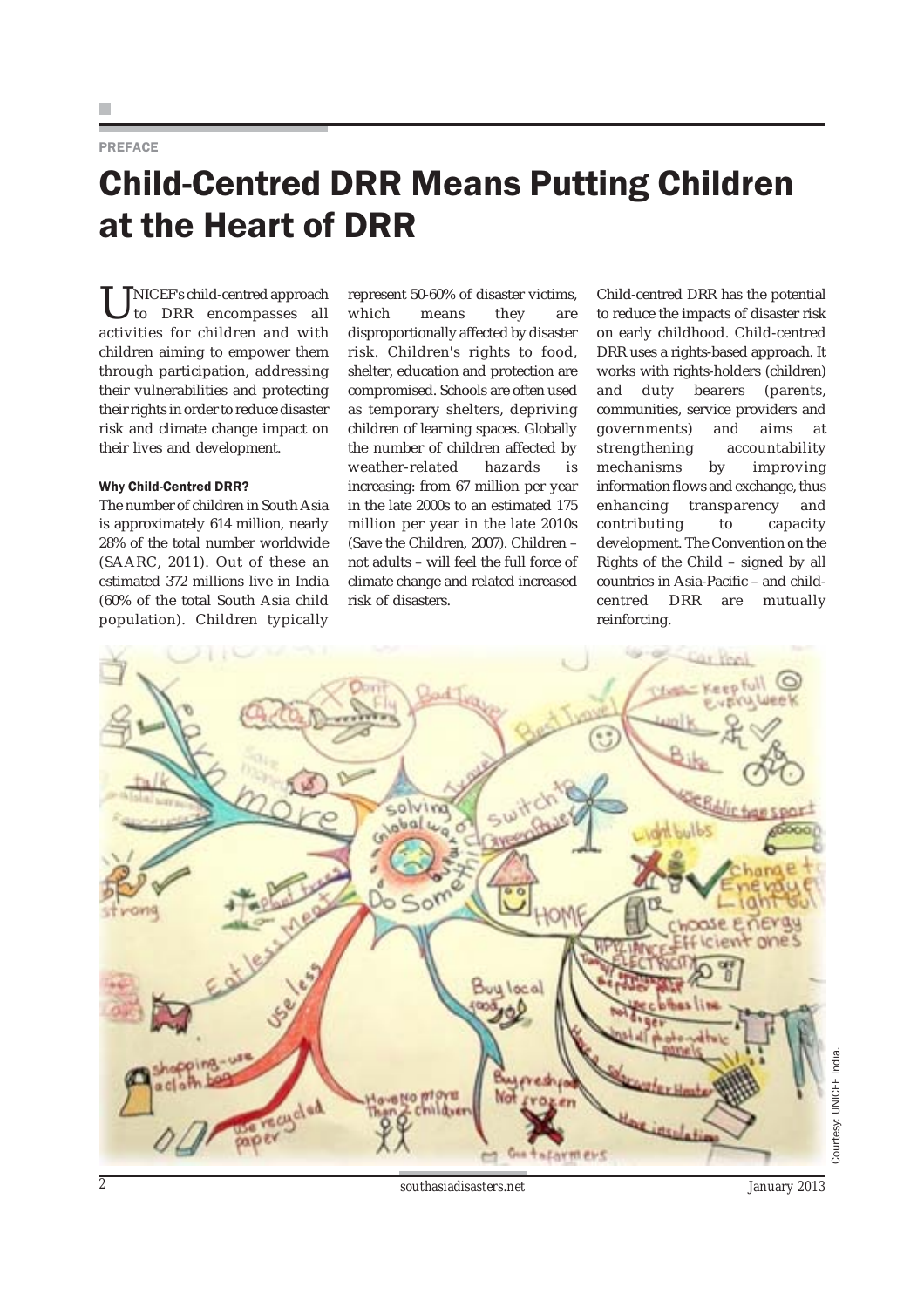With regard to climate-related hazards, inter-generational justice can be achieved through child-centred DRR. Since children will live long enough to experience the full force of climate change, their views and actions are key.

Policy support for child-centred DRR has increased in the past years. *The Ahmedabad Action Agenda for School Safety (2007), the Bangkok Action Agenda for School Education and DRR (2007), the Islamabad Declaration for Safer School Construction (2008), the Incheon Declaration (2010) and Beijing Declaration on South-South Cooperation for Child Rights in Asia-Pacific (2010)* are strong policy documents bringing forward the concerns of impact of disaster on children and reinforcing the need of a child-centred approach to prevention and mitigation.

### What is Child-Centred DRR?

Various agencies (Action Aid, Asian Disaster Preparedness Center, Plan International, Save the Children and World Vision) have played important roles in developing and pioneering child-centred DRR approaches. According to Plan International, child-centred DRR combines childfocused DRR (for children) and childled DRR (by children). It acknowledges that adults have a responsibility to implement childfocused DRR to support child-centred DRR. *"Child-centred DRR is an innovative approach to DRR that fosters the agency of children and youth, in groups and as individuals, to work towards making their lives safer and their communities more resilient to disasters. It is empowering for children, and respectful of their views and rights as well as their vulnerabilities"* (Plan International, 2010)". *"Child-centred DRR means putting children at the heart of the DRR activities – recognising the specific vulnerabilities children face from disasters, which differ to those faced by adults, and ensuring children are appropriately planned for and addressed*



Play by Girls of Darbhanga on Girl Child Participation in Disaster Risk Reduction.

*in DRR programs and policies"* (Save the Children, 2011). Contrary to the popular image of children as helpless victims, child-centred DRR stresses the capacities of children and gives priority to child participation as enshrined in Article 12 of the CRC. Child-based DRR relies on participatory and skills-based approaches, which help children reach their full potential according to their development stage, as disaster risk and climate change impact on children has to be viewed and analysed in reference to their age and gender. Inclusive DRR must give all children – irrespective of age, sex, ethnicity, language and disabilities – equal opportunity to participate. Children can motivate adults to do things they cannot do alone. However, not all issues can or should be addressed by children. There are good reasons for example why UNICEF doesn't pursue child-led immunisation or child-led seismic assessments of schools.

### How can children be agents for change?

Children become less vulnerable by learning practical life-saving skills such as first aid, swimming lessons, tree climbing, hygiene promotion and disease prevention. Children become empowered individuals when community-based interventions address issues that directly relate to their lives. This is the case with regard to climate change, reforestation, recycling, tree planting and environmental campaigns. Participatory learning, through theatre, song, games, competitions, documentaries and other communityevents (i.e. public meetings or debates) can be effective ways of enhancing awareness and mobilising communities to work together on DRR. NGOs have successfully integrated child-centred DRR with community-based DRR and shown how children have unique perspectives on risks, are effective risk communicators, and can mobilise preventive action in their own communities. Apart from the immediate benefits in target communities and in children's lives, child-centred DRR is a long-term investment in the adults of tomorrow.

> **– Margarita Tileva** Chief Emergency, UNICEF India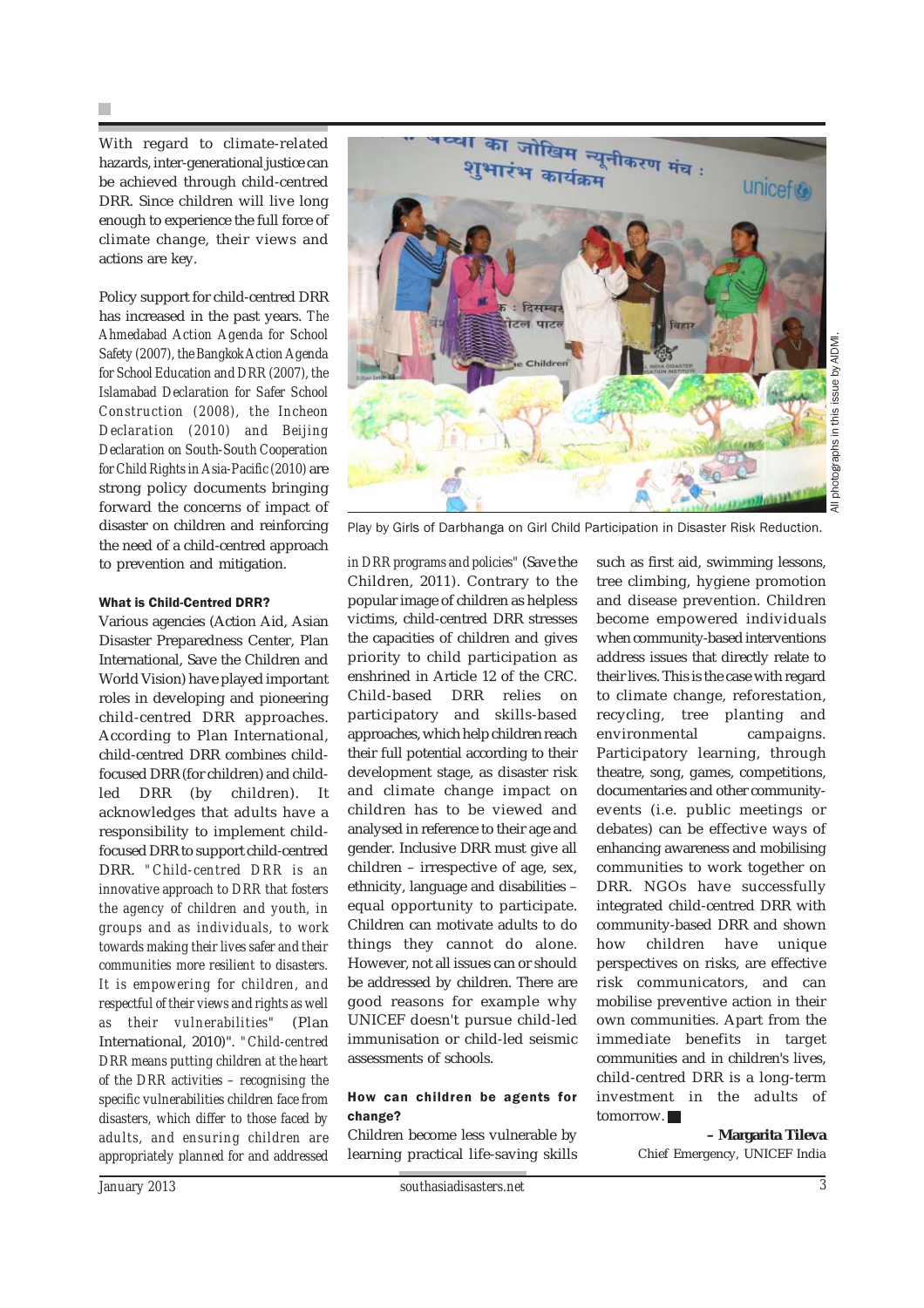## The Role of India's National and State Governments in Promoting Child Rights and Child-Centred Disaster Risk Reduction

India's national and state governments have a wide range ndia's national and state of responsibilities to children pursuant to the country's Constitution, international human rights treaties (foremost among these being the International Convention on the Rights of the Child 1989), and the South Asian Association for Regional Cooperation's Convention on Regional Arrangements for the Promotion of Child Welfare in South Asia. They are obligated to uphold the child's right to life, support his or her overall development and wellbeing, ensure that he or she receives a basic education, protect the child from harmful influences, abuse, and exploitation, and involve him or her in community life. To this end both levels of government have enacted a number of laws, policies and schemes to protect children, such as the National Policy for Children 1974, the Protection of Children from Sexual Offences Act 2012, and the Integrated Child Development Scheme.

The general wording of these instruments entail that they would apply to any situation where there is some sort of deficit or compromise in children's welfare, or a breach or risk of breach in child's rights. In the disaster context, they would apply before disasters where the child's well-being is being negatively affected by his or her surrounding environment, they would apply during disasters where children are enduring severe hardships like no access to clean water or proper

shelter, and they would apply after disasters i.e. the relief, recovery and rehabilitation phases, where children are in critical need of an environment which supports their short and longterm survival. Particular regard needs to be given to child rights for, as was stated in the Preamble of the International Convention on the Rights of the Child, 'the child, by reason of his physical and mental immaturity, needs special safeguards and care, including appropriate legal protection, before as well as after birth'.

Within the disaster management sphere however, there has been very little recognition and incorporation of these principles. At the national level, the Central Government's National Disaster Management Act 2005, the nation's overarching disaster management framework, does not include any references to vulnerable groups, not to mention children, while the accompanying National Disaster Management Policy 2009 subsumes children under its general considerations for vulnerable groups. The same situation exists in individual states (for instance, Odisha's Orissa State Disaster Management Policy does not include children) and internationally. Indeed, the international blueprint for disaster risk reduction, the Hyogo Framework of Action 2005-2015, only states that there should be disaster risk reduction education programmes, child-friendly recovery schemes, and strengthened social safety-net mechanisms.<sup>1</sup>

Such under-recognition of child rights can be attributed to a number of factors, namely:

- A long-standing common, yet erroneous assumption, that children are not affected by disasters.
- Inadequate research and poor understanding of children's needs, vulnerabilities and experiences of disasters.
- Children traditionally occupy a low position in society, are typically ignored, and lack the power to voice their concerns.
- Poor understanding of child rights and responsibilities owed to children.
- Poor understanding that child rights apply to all situations including disasters.

There is an urgent need to address this situation as due to their age and unique developmental needs, children are especially vulnerable to disasters. Infants and young children have limited mobility, fewer selfdefensive capabilities and specific nutritional requirements. Older children and adolescents are at risk of malnutrition, disease, injury, death, human trafficking, and abuse; they are also prone to developing behavioural, psychological and emotional problems following disasters. Recent disasters in India highlighted this fact - in Assam, around half of the two million people affected by the 2012 floods were children, and in the 2010 Leh cloudburst/floods, 5000 children

1 Hyogo Framework for Action 2005-2015: Building the Resilience of Nations and Communities to Disasters s 13 (e)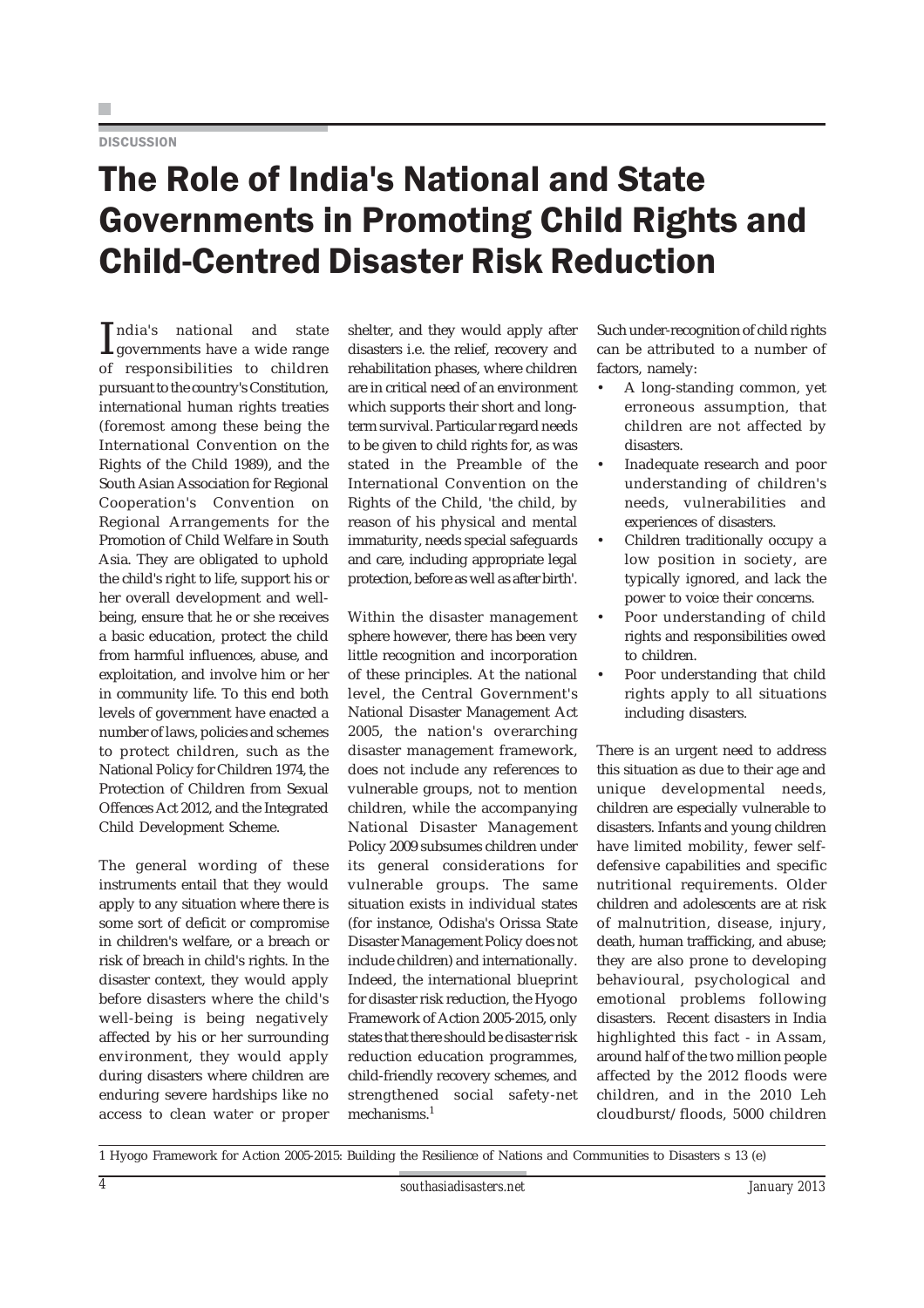H.

i.e. 40% of the disaster victims, bore its brunt. It is most alarming that within the South-Asia region alone, 70% of all populations affected by disasters are children.

India's national and state governments can take a number of steps to incorporate child-centred disaster risk reduction into their disaster management frameworks, as well as those frameworks which are relevant to children. Some suggested measures are:

- Create new, or modify existing disaster management legislation, policies, schemes and programmes so that they include child rights considerations.
- Carry out child rights advocacy and education campaigns for all department officials, the general public, and all those who work in disasters and community development.
- Strengthen the implementation of government schemes and policies at the ground level e.g. develop accountability mechanisms, commit more resources.
- Establish well-integrated, wellcoordinated institutional structures at the district, state, and national levels to promote effective child rights governance in disaster situations
- Create mechanisms at the district, state and national levels to facilitate child participation in disaster management and child rights issues.

Before any of these steps can be taken however, both levels of government need to commit themselves to the ideal of protecting child rights. For without commitment, there can be no vision, and without vision, there can be no action.

**– Hui Chi Goh**

### EVENT

### Promoting Child Rights and Child-Centred Disaster Risk Reduction at the Policy Level



Launch of state platform for children participation in disaster risk reduction on December 5, 2012 in Bihar.

The All India Disaster Mitigation Institute (AIDMI), a long-standing proponent of child rights and child-centred disaster risk reduction, has continuously carried out a wide range of advocacy activities. At the end of 2011, together with UNICEF, Plan International, SEEDS and Save the Children, AIDMI launched the Children's Charter for Disaster Risk Reduction at the National Platform on Children and Disaster Risk Reduction in New Delhi, India. This had been developed following consultations with school students.

In the Charter, the children called for leadership opportunities to build a safer world. Together with governments and civil society organisations, the children pledged their commitment to create an environment which empowers children to participate, lead, and exercise their rights enshrined in the International Convention on Child Rights. They also urged India's policy-makers to incorporate child-centred disaster risk reduction into the National Policy for Children 1974, the National Disaster Management Act 2005, the National Disaster Management Policy 2009, and disaster management guidelines.

Encouraged by the high success of this event, AIDMI is now working with the National Disaster Management Authority, UNICEF, and other organisations to launch similar child rights and child-centred disaster risk reduction platforms in other states of India. The first was held in Bihar on

December 5, 2012.

**– Vandana Chauhan** *with* **Hui Chi Goh**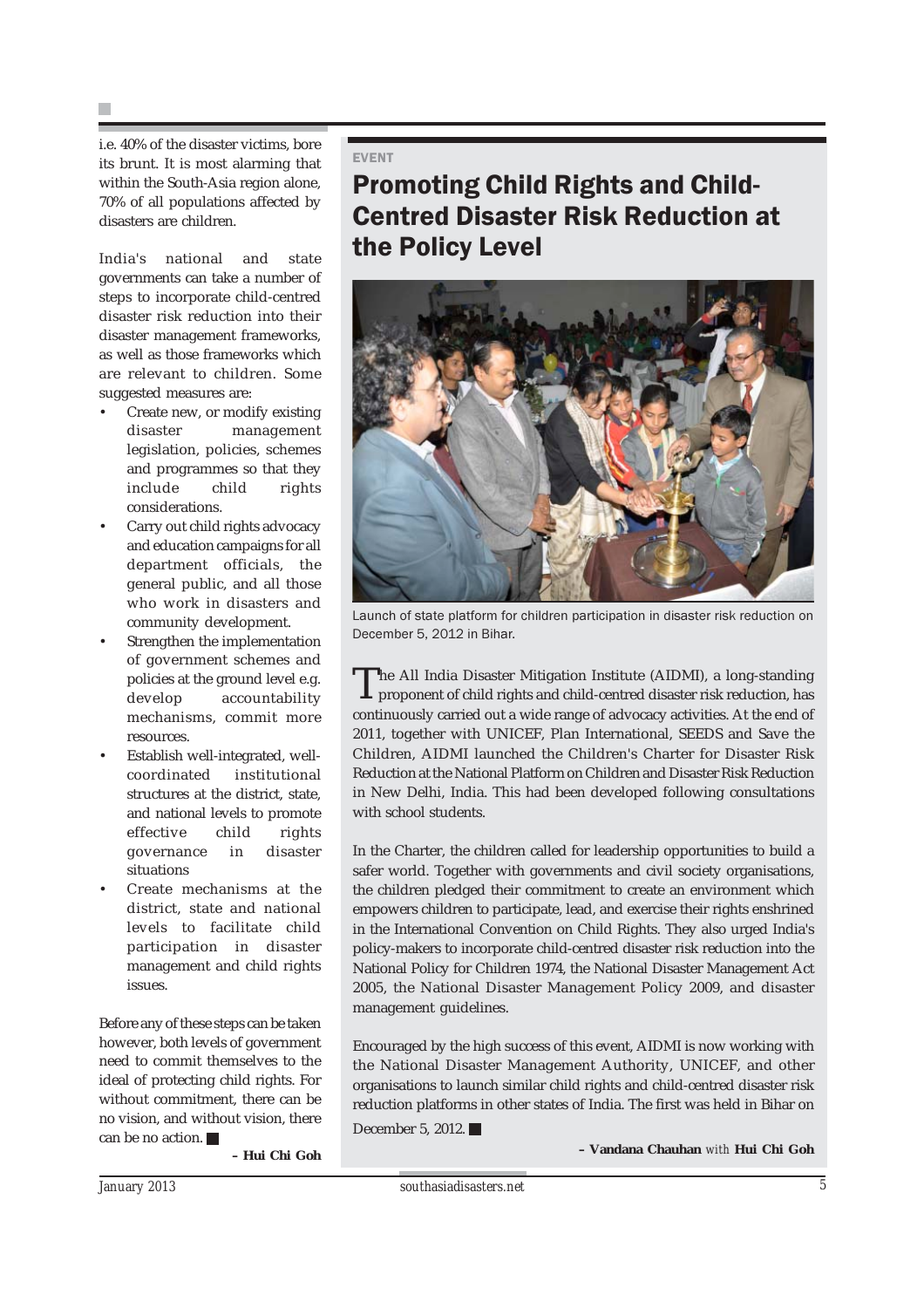### Emergency Management Exercises as Tools for Developing Child-Centred Disaster Management Plans

**Exercises**<br>Exercises (EMEx) are a week-long series of trainings and workshops designed to explore and strengthen the emergency response systems in India's disaster-prone cities. They bring together a variety of actors in disaster and emergency management – regional emergency responders, education institutions, hospitals, health professionals, humanitarian agencies, government departments, non-government organisations, civil society organisations and professionals from emergency management-related fields – to assess the cities' disaster preparedness and resilience, acquire new skills for

emergency management and mass casualty events, and to develop a multi-disciplinary, inter-stakeholder, coordinated response to emergencies

EMExes were initiated to address the unpreparedness and unawareness of India's cities to the ever-increasing risk of disasters. Such risks have arisen due to factors like rapid urbanisation, overcrowding in informal settlements, accelerated population growth, the lack of basic services and infrastructure, poor planning, weak building controls, environment degradation, and high urban poverty. They were also conceived to develop a greater



appreciation of the nature of urban disasters and risks (which are quite different to the ones which arise in a rural context) amongst all stakeholders.

EMExes are the latest installment in a series of successful emergency training initiatives devised by the United Nations Disaster Management Team (UNDMT) in conjunction with the National Knowledge Commission of India, the University of Mumbai, the All India Disaster Mitigation Institute (AIDMI), and the Harvard Humanitarian Initiative. These were: training courses in disasters and mock drills for the Ahmedabad Civil Hospital (2007), a conference in emergency medicine (2007, organised jointly with the New York-Presbyterian Hospital and Hinduja Hospital), and Project Mumbai Voices (an on-going project organised since 2006 to collect the voices of survivors from terrorism incidents in Mumbai).

So far, EMExes have been held in India's most disaster-prone cities - Mumbai (2008, 2010), Chennai (2011), Delhi (2012), and most recently, Guwahati. Their activities consist of training courses covering a range of emergency management skills, such as advanced life support, triage, and emergency hospital management, a table-top exercise where all the participants had to develop responses to simulated scenarios, and a mass mock field-drill. The Guwahati Emergency Management Exercise (GEMEx), held from 29 October 2012 to 4 November 2012 was unique as for the first time, upon the instigation of UNICEF and AIDMI, more than 60 Children are learning to operate fire extinguishers in Assam.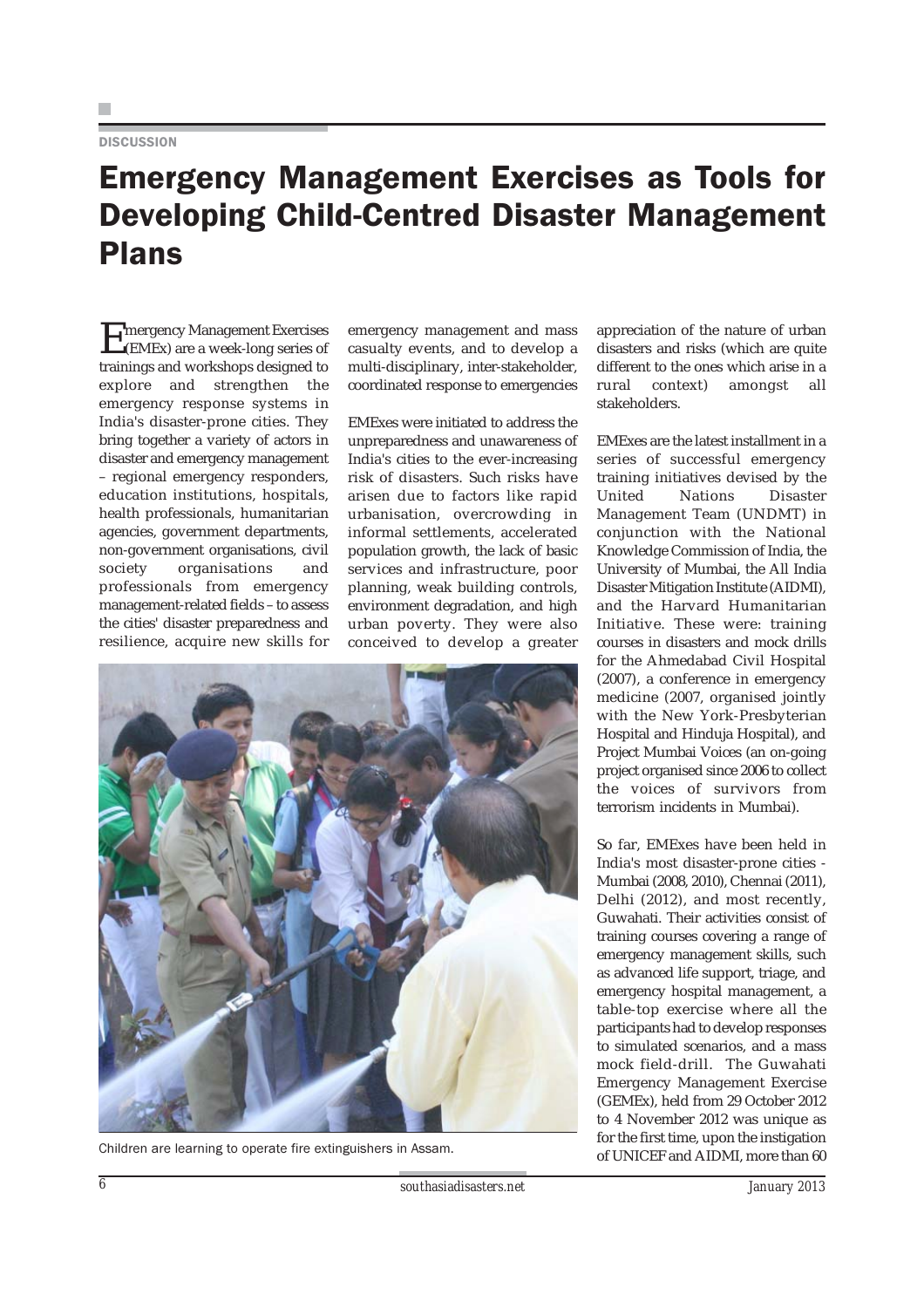children from local schools participated in the event and responded extremely positively. Jenefar Rabha, a 9<sup>th</sup> standard student from Holy Child Higher Secondary School, Guwahati, stated for instance:

"I learned to handle fire extinguishers. How to deal with fire was the most important part in disaster response that had been taught to us. The sessions were very interesting and helped [us] to understand the problems associated with disasters. What I learnt today was very knowledgeable. It helped me to have practical experience. I got to know how the Police and Medical team respond to disasters. It was a wonderful experience being part of it."

Reshma Khatun, another student from the same school, said:

"I learnt what to do and how to act in a disaster situation. We need to save ourselves so that we can save others. We became [mock] victims so as to be able to judge how and what the Doctors do in such a situation. Whether hospitals are prepared or not. When we visited the hospital, they treated us very nicely and we are proud of them."

Other student attendees spoke of how they enjoyed the live demonstrations, the opportunity to meet with international experts, and their exposure to how the police, fire, and medical services worked. For the organisers though, the most rewarding moment was when the students said that they now knew how to respond and prepare themselves for disaster situations.

The GEMEx experience shows that EMExes are an ideal forum for building the capacities of schools, staff and students in a highly interactive, participatory, multistakeholder, and community-based environment. One important feature



Children in Assam are practicing a mock-drill on Earthquake.

is that unlike conventional school safety/disaster preparedness training sessions which are based solely on the campus, GEMEx/EMEx trainings for staff and students take place within the wider community, thus allowing participants to understand how their city's emergency management system works, and how their role and actions fit into it. Another critical feature is that by highlighting the roles schools, teachers, and students can play in a city's emergency response, policymakers, emergency response managers, emergency management planners, government authorities, and institutions/organisations involved in emergency-related fields, can gain insights into how children and child-protection concerns should

be factored into disaster management plans and actions.

EMExes are therefore much-needed context-setters. They are mechanisms for fostering collaboration and wellfunctioning communication channels amongst stakeholders. They are a means for building communities. They are tools for identifying strengths and weaknesses in emergency management; they are tools for strengthening and making cities more resilient, for enabling cities to 'build back better'. Most importantly, they are a step towards achieving child-centred disaster risk reduction and achieving the goal of protecting child rights.

> **– Vandana Chauhan** *with* **Sanchit Oza**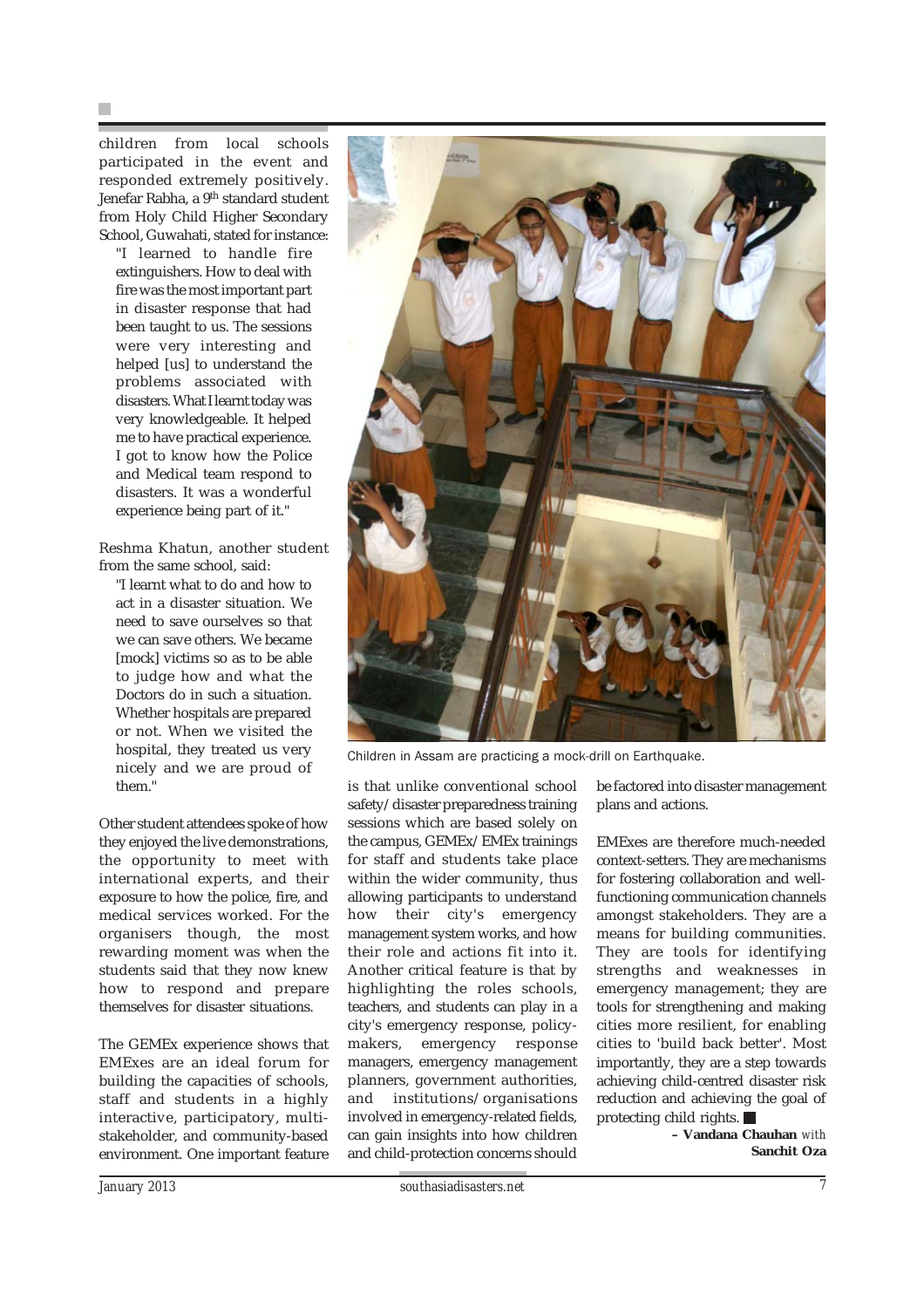## Advancing Child-Centred Disaster Risk Reduction in Guwahati, Assam



Our participation is important while Emergency Management Exercise is being conducted.

For more than a decade, the All<br>India Disaster Mitigation Institute (AIDMI) has been at the forefront of promoting child rights and school safety in India. In 2001 it launched a national school safety campaign and has since taught over 900 schools across the nation basic disaster risk reduction strategies and school safety principles. This number continues to grow by the day. AIDMI also works closely with local and international partners, such as UNICEF and Save the Children, to carry out child rights advocacy activities and implement child-centred disaster risk reduction measures.

AIDMI was a key partner in the Guwahati Emergency Management Exercise 2012 (GEMEx). It facilitated the school and higher education training tracks and worked with UNICEF, the Assam State Disaster Management Authority (ASDMA), the National Disaster Management Authority, and other GEMEx organisers, to include children in the table-top exercise and mock field-drill.

The GEMEx school and higher education preparedness training courses were preceded by a preparatory workshop conducted by AIDMI and the ASDMA. Held on 19 and 20 October 2012, the 'Preparatory Workshop on Disaster Preparedness for School Safety' was a continuation of previous training sessions on developing school disaster management plans and conducting mock drills. Participants had to finalise their School Disaster Management Plans so that they could be discussed and refined at the workshop. 23 individuals from 13 schools in the Kamrup (metropolitan) district attended the workshop.

The preparatory workshop gave participants an idea of what to expect from the GEMEx and time to consider what issues they wanted to discuss. The GEMEx school (29 to 31 October 2012) and higher education preparedness (31 October to 1 November 2012) training tracks were attended by school teachers, students, and higher education administrators from local schools and colleges. They learned about basic disaster risk reduction concepts, school insurance, and psychosocial assistance during

disasters. They also gained a whole range of practical skills in developing school/education institution-based emergency responses, such as conducting safety audits, using fire extinguishers, carrying out Hazard Vulnerability and Capacity Assessments, developing disaster management plans, and holding mock drills. All the attendees also took part in the mass mock drill, whereby they had to simulate their response to an earthquake and terrorist attack.

The participants responded extremely positively to the training sessions and developed a number of follow-up activities for their schools/ education institutions. Students in particular were very enthusiastic, participating with much vigour in the fire extinguisher demonstrations and asked the trainers many questions. Similarly, in the field-drill, the students commented that they now knew how to respond to disasters, understood the roles various emergency responders play in a crisis, and wanted to be more actively involved in their school's and community's disaster response.

For AIDMI, the GEMEx has demonstrated that just as having child-centred disaster risk reduction measures and developing awareness in child rights are extremely important, it is equally critical to ensure that children themselves are involved in childcentred activities. Children can not be seen as passive individuals. As their enthusiasm and eagerness to learn showed, children must be regarded as vast stores of energy and ideas who have the capacity to become agents of change in their communities and schools.

**– Sanchit Oza** *with* **Vishal Pathak**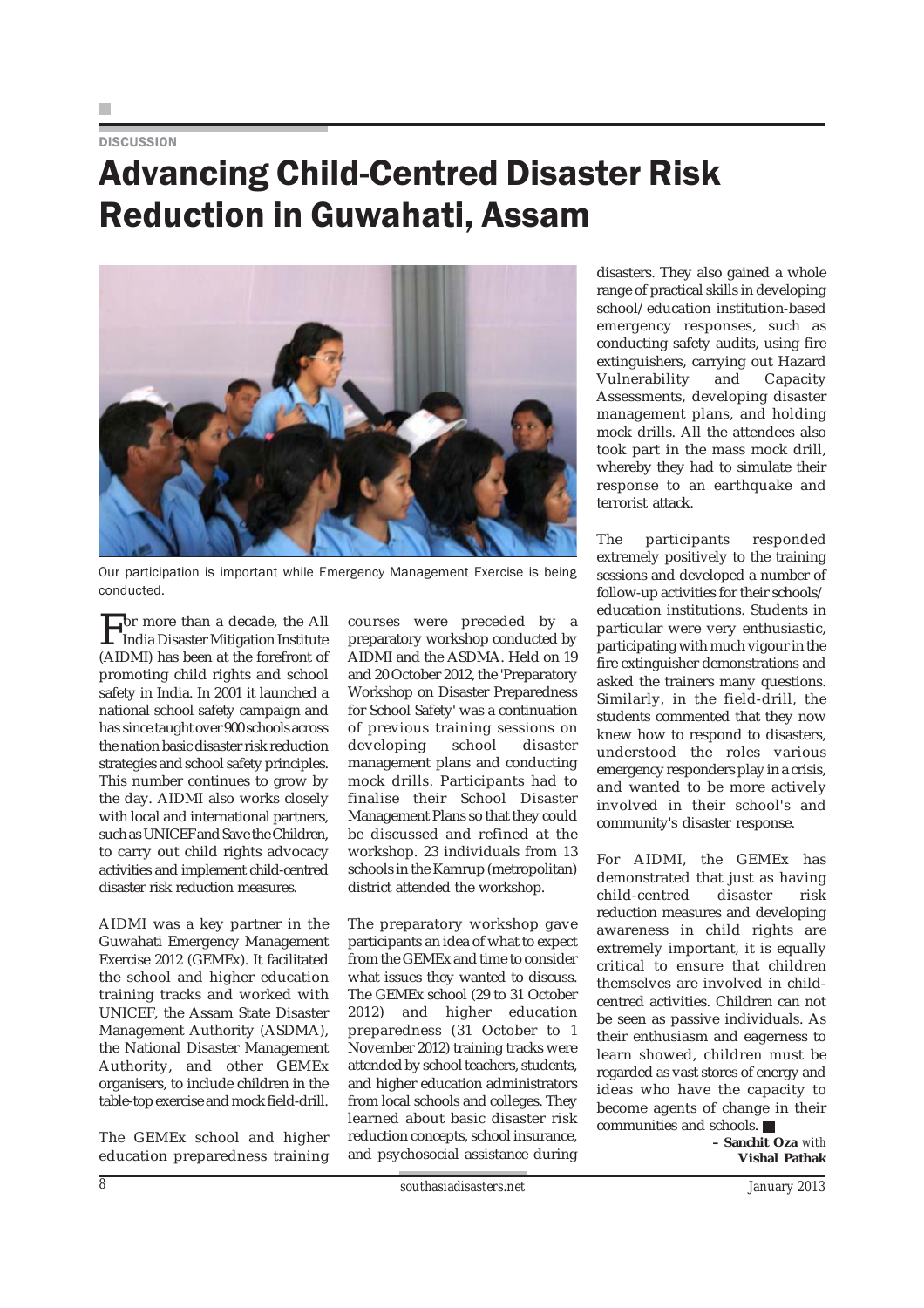## Child-Centred Disaster Risk Reduction and Child Rights

In India, many NGOs, civil society<br>
Iorganisations, humanitarian organisations, humanitarian agencies, and the disaster- affected victims themselves, have successfully implemented child safety, childcentred disaster risk reduction and child rights measures. In the Egoo village of Leh, the All India Disaster Mitigation Institute (AIDMI) and its local partner, the Centre for Sustainable Development and Food Security, used a whole-of-thecommunity participatory approach to rebuild a school which had been severely damaged by the 2010 Leh cloudburst and flash floods, thus ensuring that children have the right to safe uninterrupted education. In the frequently flooded state of Bihar, Save the Children established Childcentred Community Based Disaster Risk Reduction programmes in 100 villages. Its key features included children's groups, Child Protection Committees, Child Friendly Spaces, and school safety.

Similarly across the Asia-Pacific region, there are many examples of good child rights initiatives. The Centre for Disaster Preparedness in the Philippines used singing and other creative activities to train and

stimulate children's interests in disaster risk reduction and climate change adaptation measures, while in Indonesia, organisations from the Netherlands-based alliance 'Partners for Resilience' developed a 'biorights' approach to integrate climate change adaptation, ecosystem management and restoration, and disaster risk reduction methods together. It was hoped that this approach would significantly improve disaster resilience and enable children to live in a safer, healthier environment.

Currently information about successful initiatives such as these are primarily contained within isolated reports and articles, many of which may never see the light of day. The experiences of those who implemented them also for the most part remain undocumented. This situation urgently needs to be addressed as better knowledge about successful measures, both local and international, can reduce duplicity in efforts, increase the effectiveness of present and future measures adopted, promote greater collaboration, conserve limited resources, and improve disaster management and

child rights protection approaches as a whole. Learning from overseas can also help promote cross-cultural learning and understanding.

Local Development Academies ('LDAs', formerly known as Citizenry-based Development Academies) can be a useful forum for facilitating solution exchanges, learning, networking, knowledgesharing, collaborative work relationships and cross-cultural dialogue. Established in 2010 by the United Nations Special Unit for South-South Cooperation (UNSUSSC) in partnership with local and national organisations, LDAs draw together community members, field practitioners and communitybased organisations from across the Asia-Pacific region to share and discuss their successes, challenges and lessons learned on specific disaster management issues, such as the recovery from the 2001 earthquake in Bhuj, India, and citizenry-based development-oriented disaster risk reduction and climate change adaptation initiatives. Their highly interactive, discussion-oriented and case study-based approach makes LDAs an ideal place to showcase best



Policy makers and practitioners are planning on how to make children safer.



Role of youths in disaster risk reduction must be defined.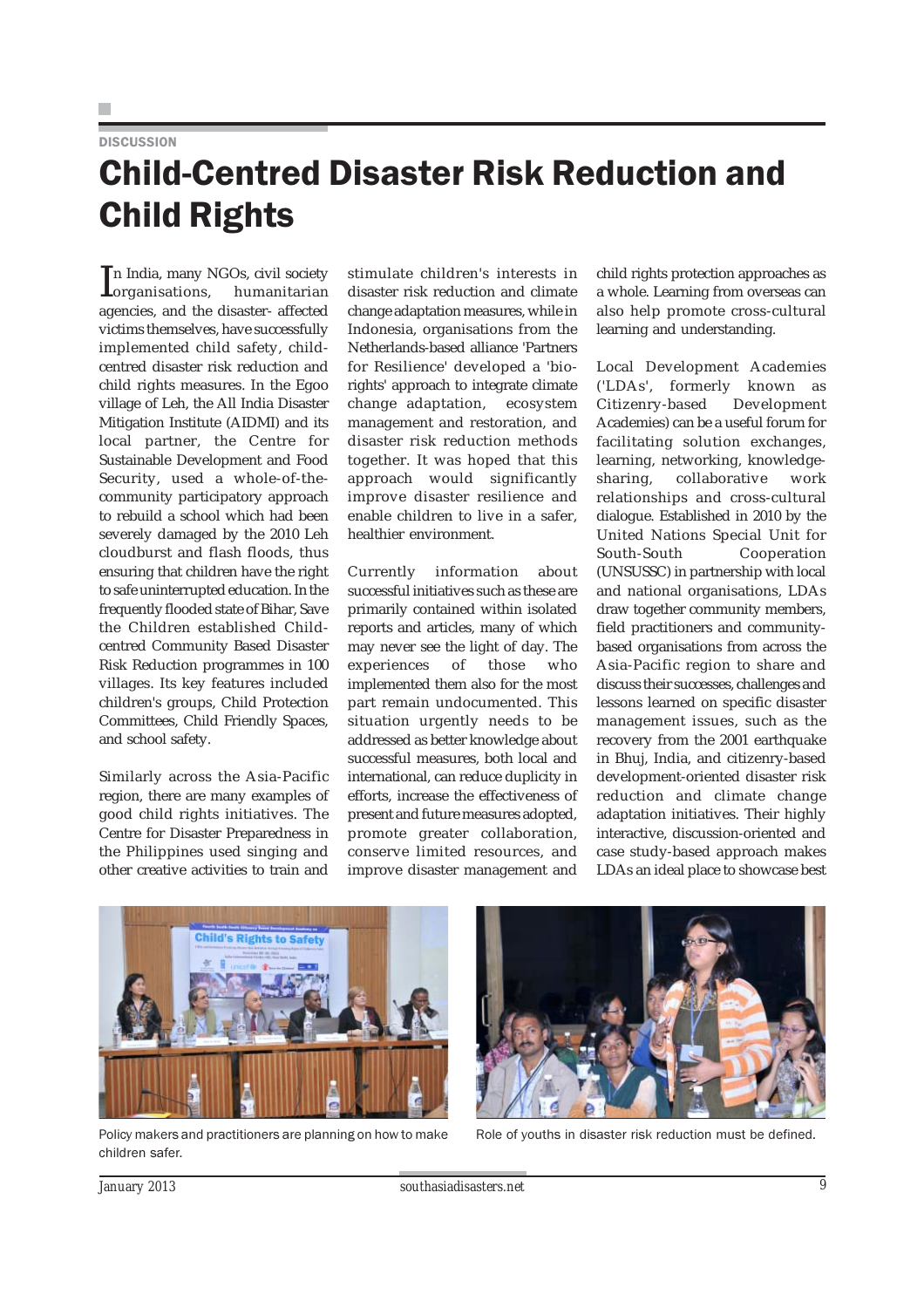practices, meet people from a diverse range of cultural and professional backgrounds, and to exchange ideas.

The 2011 LDA was convened specifically on the child's right to safety and was organised by the UNSUSSC, AIDMI, UNICEF, Save the Children and the United Nations Development Programme. Held from 28 to 30 November 2011 in New Delhi, India, it was attended by around 53 participants who were all disaster management and community development professionals, and who had extensive experience in working with children. Introductory speeches on child rights by Mrs. Zenaida Delica-Willison (UNSUSSC), Mr. Mihir Bhatt (AIDMI), Dr. Muzaffar Ahmad (NDMA), Ms. Margarita Tileva (UNICEF India) and Mr. Ray Kancharla (Save the Children) set the background context, while presentations from the participants (of whom about a third came from other Asia-Pacific countries) on their organisations' child safety initiatives gave many insights into the diverse range of methods which can be used to protect children. The LDA also featured student presentations on school safety audits in Odisha and their experiences of learning about disaster risk reduction methods in Bihar.

The LDA was important for highlighting the fact that children must actively participate and be continuously engaged in disaster risk reduction activities. It was also important for showing that the child's right to safety is a right which feeds into broader issues of quality education, nondiscrimination, proper health services, sustainable development, child labour, migration, civic participation and climate change. It intersects with social, political and economic issues at the local, national and even transnational level. Yet perhaps its most valuable aspect was that by showing what worked and what did not, those working with children could gain an idea of what actions they must take to further their work. **– Vandana Chauhan**

### KNOWLEDGE RESOURCE

### Child's Right to Safety:

Case Studies from the Local Development Academy November 28–30, 2011 Handbook

### CHILD'S RIGHTS TO SAFETY: **CASE STUDIES**

Fourth South-South Citizenry Based Development Academy **UNICEFO** Save the Children<sup>®</sup> November 2011

At the end of December 2011, the All India Disaster Mitigation Institute published a handbook featuring all the case studies which were presented at the 2011 Local Development Academy on the Child's Right to Safety in New Delhi, India.

The case studies were arranged according to three main themes: school safety initiatives, community-based child safety initiatives, and ecosystem-based disaster risk reduction initiatives. Each thematic section would be preceded by a background note explaining the context, introducing the case studies, and highlighting their key points. For each study, there would also be a 'key facts' box summarising the child rights issues being addressed and the methodology used to do so.

By consolidating the case studies together, LDA participants as well as all those who work with children would have a reference point for developing further child rights and child-centred disaster risk reduction programmes. The handbook also provides a useful method for recording and sharing the experiences from the LDA.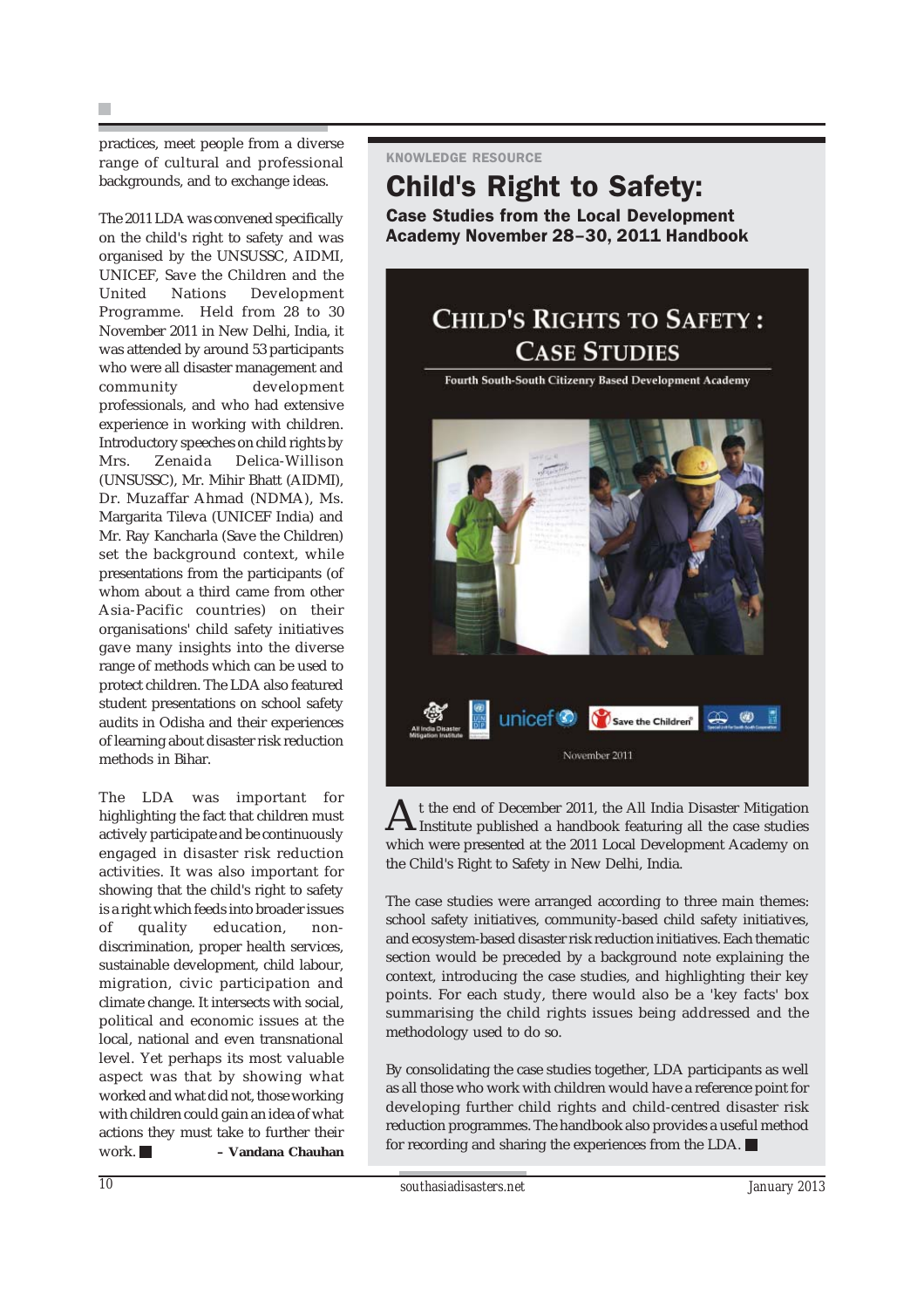### REPORT

## Launch of State Platform for Children in Bihar

**B**ihar is a special state of India, not **b**only now but for the past two thousand years. And the All India Disaster Mitigation Institute (AIDMI) has realised this in its work with the people of Bihar since 2007. The communities in Bihar know the risks, are eager to find a way out, and are focused on the process and results of reducing disaster risks. This is AIDMI's direct experience with communities. This is not only true when the AIDMI team is in Bihar, but also when communities from Bihar come to join AIDMI's work in Gujarat and Tamil Nadu and participate in community-to-community interactive activities to learn about disaster risk reduction. There is indeed something special about communities in Bihar.

The launch of the platform for and of children in Bihar on 5 December 2012 builds on the above realisation. The children not only represent the abovementioned strengths of Bihar's communities but also show their great potential for making disaster risk reduction a day-to-day reality in Bihar.

The platform must develop its own agenda for the short-term and set the overall vision. The agenda must come from the children. AIDMI has learned from Save the Children's good work in Bihar that children are able to set agendas which are both realistic and relevant. AIDMI has found from its work on District Disaster Management Plans with Caritas India in Bihar that it is not easy to

### बच्चो का आपदा जोखिम न्यूनीकरण के लिए अधिकार पत्र बच्चो द्वारा बच्चों के लिए आपदा जोखिम न्यूनीकरण कार्य योजना

"बच्चो का आपदा के विरूद्ध जागरूकता के लिए अधिकार पत्र" की रचना अफ्रीका, एशिया और लेटिन अमरिका खंड के 21 देशों के 600 बच्चों के द्वारा, उनके मंतव्यों को लेकर की गई हैं। बच्चो को उनके जीवन पर होती आपदाओं का असर, उनके श्रेत में आपदा के प्रभावों को कम करने के तरीकों और आपदा के विरूद्ध जागर लिए बच्चे किसे प्राथमिकता देते हैं, वह तीन मुद्दे पुछे गए थे ।

<mark>च्चो ने सुनिश्चित किए हुए प्राथमिकता क्रम के आधार पर 'बच्चो का</mark> .<br>उरूद्ध जागरुकता के लिए अधिकार' के पाँच मुद्दों को संक्षेप में निम्नलिखि .<br>प्रस्तत किया गया है।

इस अधिकार पत्र का उद्देश्य बच्चो को ध्यान में रखकर आपदा जोखिमों को कम करने<br>के लिए सरकार और संख्यान के पी के लिए सरकार भा अदय बच्चा का व्यान में रखकर आपदा जोखिमों को कम करने<br>के लिए सरकार और संस्थाओं की ओर से मजबूत प्रतिबद्धता के लिए आवश्यक स्तिति सरकार आर संस्थाओं का आर से मजबूत प्रतिबद्धता के लिए आवश्यक<br>चेतना बढ़ाने के लिए उचित कदम उठाने, बच्चे सुरक्षित रहे और उनके ज्ञान में वृद्धि<br>करना कि जिससे बच्चे अग्रखा के जाएगा ्यामा करीन के लिए अचेत कदम उठाने, बच्चे सुरक्षित रहे और उनके ज्ञान में वृद्धि<br>करना कि जिससे बच्चे आपदा के जागरुकता और वातावरण में फेरबदल से संलग्न<br>प्रवृत्तिओं में जुड़ सके। प्रवृत्तिओं में जुड़ सके।

- ्रदृष्ट्यानां ने जुड़ सके ।<br>1. हमारे विद्यालय सुरक्षित हो और शिक्षा में रुकावट न हो ।<br>2. आपदा से पहले, जैसक औ
- 
- 3. हम बच्चो को सहभागिता तथा जानकारी का अधिकार हो ।<br>4. हम बच्चो के लिए अग्राम के ः ० - व्या का सहभागिता तथा जानकारी का अधिकार हो ।<br>4. हम बच्चो के लिए आपदा के समय सामुदायिक व्यवस्थाएँ जैसे– चापाकल,<br>शौचालय, पढ़ाई की व्यवस्था, खेल–कद की जगन उच्चारि , जैसे– चापाकल, ून च्या के लिए आपदा के समय सामुदायिक व्यवस्थाएँ जैसे– चापाकल,<br>कौआपदा के प्रभाइं की व्यवस्था, खेल–कूद की जगह इत्यादि हो और हमें भविज्ञ्य<br>हम बच्चे ज्यान को कम करने हेतु प्रशिक्षण और सदार कि कोर हमें भविज्ञ्य
- रगपालय, पढ़ाइ को व्यवस्था, खेल–कूद की जगह इत्यादि हो औ<br>को आपदा के प्रभाव को कम करने हेतु प्रशिक्षण और सहाय मिले।<br>हम बच्चे चाहते हैं कि आपदा जोखिम न्यूजीवरण और सहाय मिले। को आपदा के प्रभाव को कम करने हेतु प्रशिक्षण और सहाथ मिले ।<br>5. हम बच्चे चाहते हैं कि आपदा जोखिम न्यूनीकरण और सहाथ मिले ।<br>प्रत्येक प्रभावित लोगों तक पहुँचे ।

institutionalise child-centred disaster risk reduction. This is mostly because the children have limited voices. The children have limited resources. The children have limited opportunities. AIDMI's city-wide mock drills with UNICEF in Guwahati, Chennai and Mumbai have clearly shown that institutionalising child-centred disaster risk reduction needs planning, preparation and direct and long contact with children. And this is not easy. But what is easy is receiving the instant interest of children in building disaster resilience of vulnerable communities. AIDMI's work with Concern Worldwide India in Odisha and West Bengal with ECHO's support has shown how eager children are to creatively address risk issues. As Leena Sarabhai, a leading educationist who pioneered 'open education' for children in India since 1948 said, 'Let us learn from children'. The children have a lot to offer.

AIDMI aims to see more girl children in this platform and would be delighted if the platform is run under the leadership of girls. AIDMI aims to see more children from poor communities in Bihar on this platform and would be delighted to see that the platform aims at basic issues of protecting children's food, water, health, sanitation, and education from disasters. This platform is a small step towards Disaster Risk Reduction but a big leap ahead towards a safer Bihar.

Edited presentation at the launch of the Children's Platform in Bihar with the Bihar Inter-Agency Group, the Bihar State Disaster Management Authority and UNICEF on December 5, 2012. **– Mihir R. Bhatt**

2012 mber